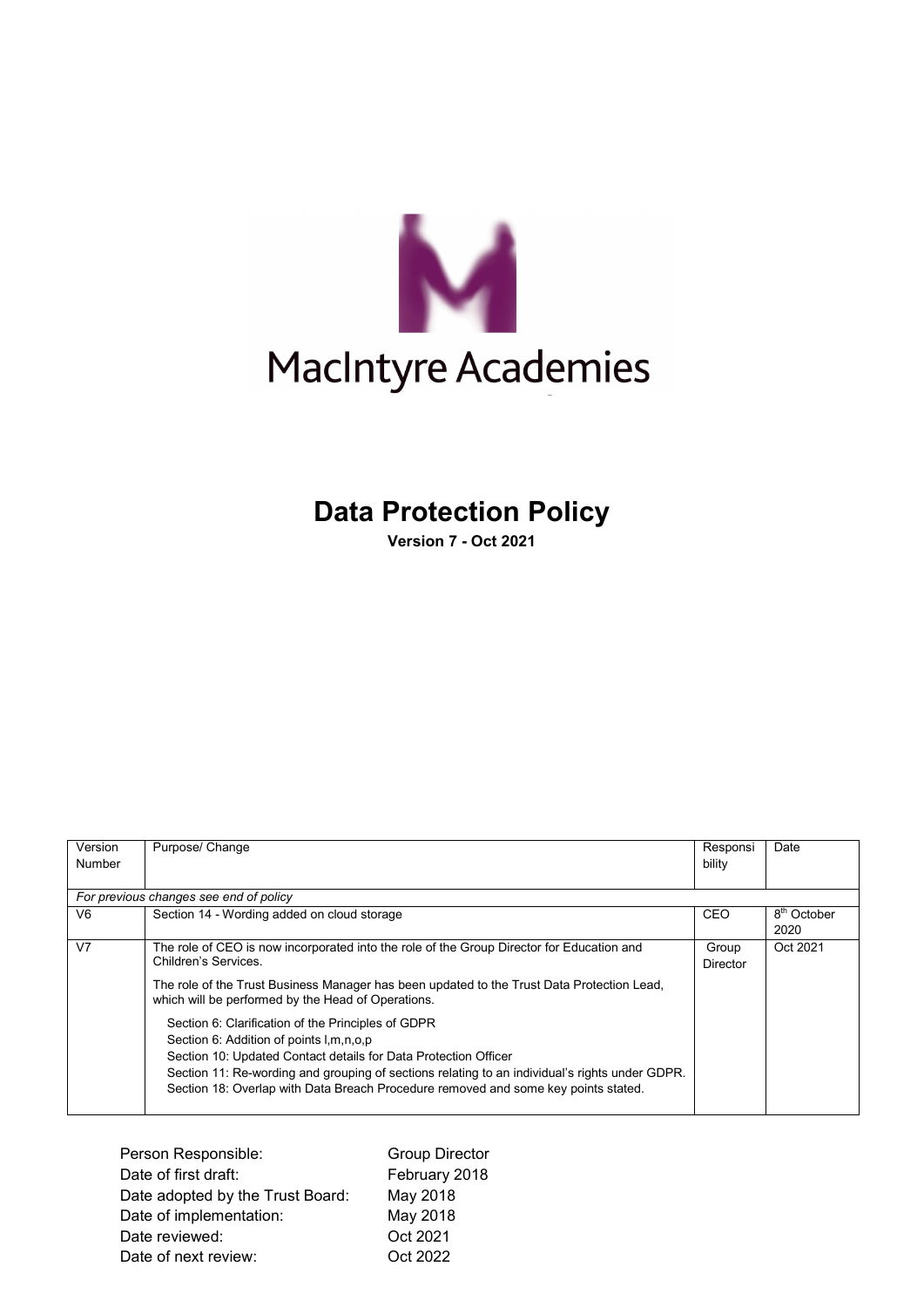| 1.              |                                                                                                   |  |
|-----------------|---------------------------------------------------------------------------------------------------|--|
| 2.              |                                                                                                   |  |
| 3.<br>4.        |                                                                                                   |  |
| 5.              |                                                                                                   |  |
| 6.              |                                                                                                   |  |
| 7.              |                                                                                                   |  |
| 8.              |                                                                                                   |  |
| 9.              |                                                                                                   |  |
| 10.             |                                                                                                   |  |
| 11.             |                                                                                                   |  |
| 12 <sup>7</sup> |                                                                                                   |  |
|                 |                                                                                                   |  |
|                 |                                                                                                   |  |
|                 |                                                                                                   |  |
|                 |                                                                                                   |  |
|                 |                                                                                                   |  |
|                 | 15.2.1                                                                                            |  |
|                 | 15.2.2                                                                                            |  |
|                 | Request for Access to a curricular and education record as defined within the Education<br>15.2.3 |  |
|                 |                                                                                                   |  |
|                 |                                                                                                   |  |
|                 |                                                                                                   |  |
|                 |                                                                                                   |  |
|                 |                                                                                                   |  |
|                 |                                                                                                   |  |
|                 |                                                                                                   |  |
|                 |                                                                                                   |  |
| 17.             |                                                                                                   |  |
|                 |                                                                                                   |  |
|                 |                                                                                                   |  |
| 21.             |                                                                                                   |  |
| 22.             |                                                                                                   |  |
| 23.             |                                                                                                   |  |
|                 |                                                                                                   |  |
|                 |                                                                                                   |  |

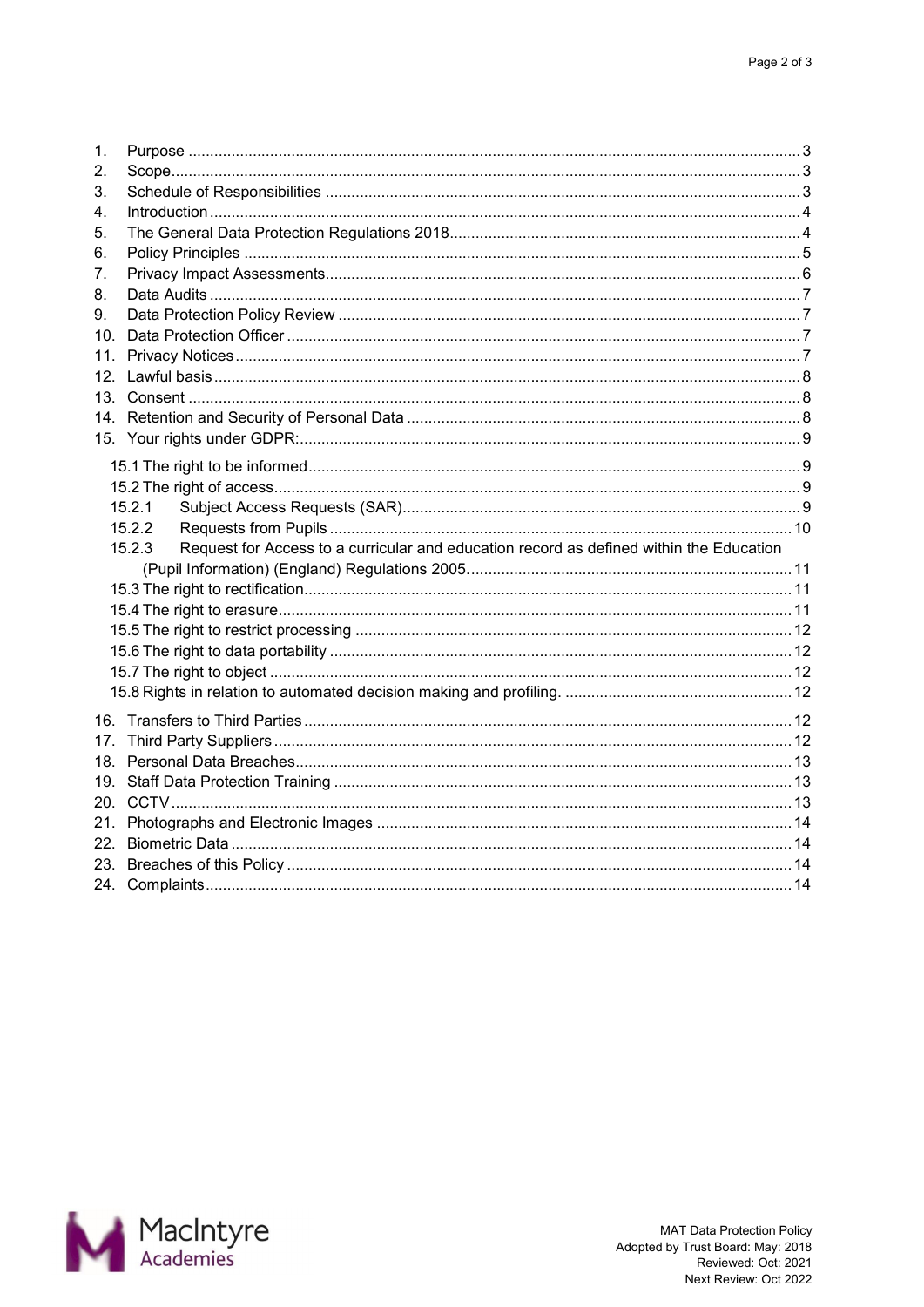# **Data Protection Policy**

#### <span id="page-2-0"></span>**1. Purpose**

This policy sets out the processes and procedures for ensuring that personal information is dealt with correctly and securely and in accordance with the General Data Protection Regulations 2018, other relevant legislation, and best practice.

The principles set out within this policy apply to personal information regardless of the way it is collected, used, recorded, stored and destroyed and irrespective of whether it is held in paper files or electronically.

# <span id="page-2-1"></span>**2. Scope**

This policy applies to all employees and volunteers of MacIntyre Academies Trust ('MAT' or 'MacIntyre Academies') who access or use personal data that MacIntyre Academies is responsible for as Data Controller.

This policy should be read in conjunction with the following other MacIntyre Academies policies; MAT Recruitment and Selection Policy MAT Whistleblowing Policy Academy Safeguarding Policies MAT Acceptable Use of ICT Policy MAT Data Breach Procedures

This policy doesn't form part of any contract of employment and may be amended from time to time.

# <span id="page-2-2"></span>**3. Schedule of Responsibilities**

MacIntyre Academies Trust Board will ratify this policy at every review.

The Group Director for Education and Children's Services takes overall responsibility for the implementation of policies and procedures and will provide as appropriate, reports to the Trust Board in relation to this policy.

DPOiS have been contracted as the named Data Protection Officer for MacIntyre Academies. The Head of Operations works in conjunction to monitor information handling at MacIntyre Academies and ensuring compliance with the law, guidance and local procedures including responding to requests for personal data. The DPO is responsible for providing advice and support under this policy and advising on updating the policy as required. The Head of Operations is responsible for collating data for Trust Board reports as required. More information on this role can be found in Section 10.

MacIntyre Academies Principals will take active steps to promote good practice under this policy, monitor and review the management and implementation of this policy in the Academy for which they are responsible. They will assign a School Data Protection Lead, most often the School Business Manager, who will take responsibility for data protection within their setting. The Principal, alongside the Data Protection Lead will identify training needs, ensuring competence of all staff and volunteers as they are responsible for the operation of this policy.

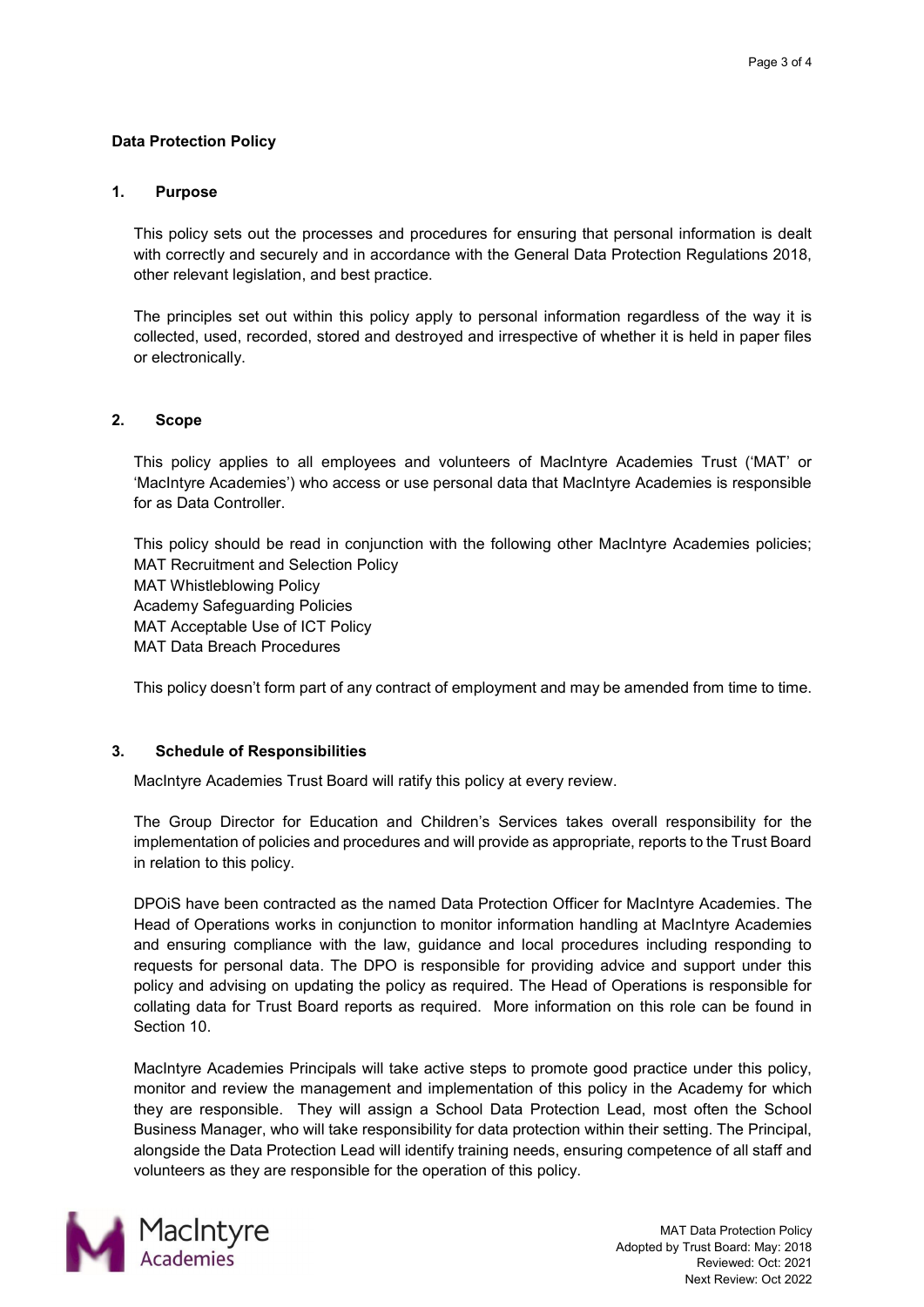All employees are required to cooperate fully and positively with the requirements of the Data Protection Policy, know the standards of conduct and behaviour expected of them and seek clarification if unsure. All staff are expected to undertake any training mandated by the Trust or recommended by their line manager; ensuring efficient and competent operation of this policy.

All employees are required to bring to the attention of a senior member of staff any loss of data or concerns relating to confidentiality and data protection.

#### <span id="page-3-0"></span>**4. Introduction**

MacIntyre Academies Trust and the individual Academies within the Trust (hereafter referred to as Academies), collects and uses personal information about other individuals who they come into contact with. This information is processed in order to enable Academies to provide education and care, and other associated functions, including legal requirements or statutory obligations. Subsequently, in the course of their work, MacIntyre Academies' staff will have access to large amounts of confidential and personal information, including but not limited to information about students, staff members and others.

Under the multi academy trust arrangements, MacIntyre Academies Trust is responsible for the activities of all the schools in the Trust and is therefore the legal entity responsible for the processing of personal data by the schools and the academies within the MAT. MacIntyre Academies Trust is therefore the data controller for the processing and the entity subject to DPA registration obligations set out below.

In accordance with the duty to notify the Information Commissioners Office (ICO) that we process personal information, and to maintain an up to date Registration with the ICO of how and why we process personal data, MacIntyre Academies' registration number is **ZA103532.** A copy of the notification document is available to view at each Academy, and on ICO's website by following the link [https://ico.org.uk/esdwebpages/search.](https://ico.org.uk/esdwebpages/search) MacIntyre Academies will ensure that the registration is renewed annually and that the registration fee is paid.

# <span id="page-3-1"></span>**5. The General Data Protection Regulations 2018**

GDPR replaces the Data Protection Act 1998. This new act covers the collecting and holding of information about an identifiable living individual, and its use, disclosure, retention and destruction. It gives people the right to know what information is held about them. It provides a framework to ensure that personal information is handled properly. For further information, see 'Guide to data protection' on the website of the Information Commissioners Office [https://ico.org.uk/for](https://ico.org.uk/for-organisations/guide-to-data-protection/)[organisations/guide-to-data-protection/](https://ico.org.uk/for-organisations/guide-to-data-protection/) 

Schools are required to have a data protection policy which must comply with the GDPR. This is because every school is classed as a Data Controller under the data protection legislation because they decide how personal data for which they are responsible is processed. Each school and every employee has a legal duty to protect the privacy of information relating to individuals that it processes.

Personal data means information about a living individual who can be identified from that information and from other information which is in, or likely to come into, MacIntyre Academies' possession.

GDPR defines 'sensitive personal data' as that related to racial or ethnic origin, political opinions or religious beliefs, trade union membership, physical or mental health condition, sexual life, and convictions, proceedings and criminal acts.

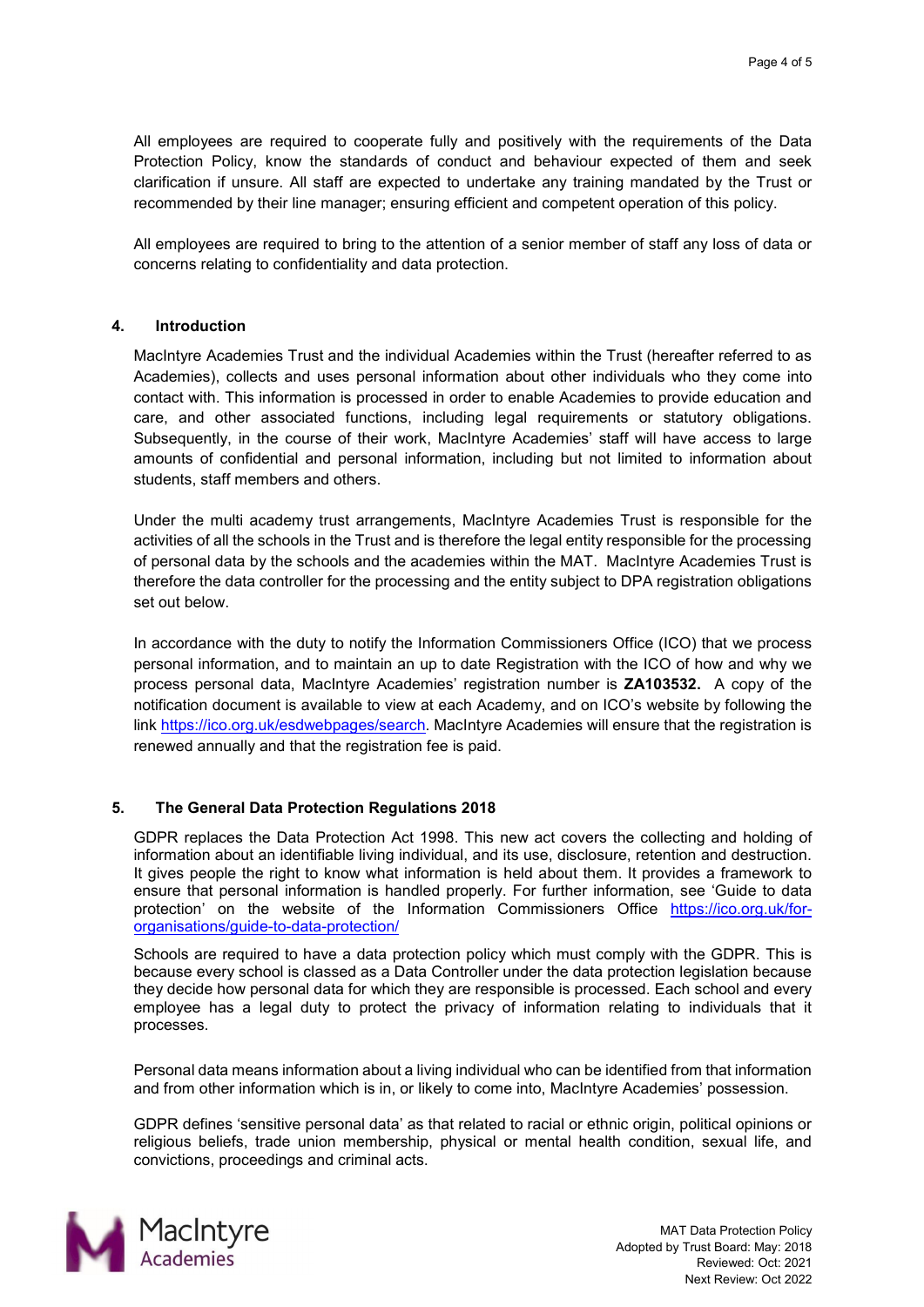The holding of sensitive personal information generally requires the explicit consent of the person; where the request received relates to a child or young person, MacIntyre Academies normally obtains this consent from children or young peoples' parents/guardians in writing as part of its needs assessment. For young people over the age of 14 this permission is sought from them. Where the person lacks the capacity to consent and has no representative that can give consent, a best interests decision will be made by MacIntyre Academies.

GDPR works in two ways. Firstly, it states that anyone who processes personal information must comply with principles that data should be:

- Processed lawfully, fairly and in a transparent manner in relation to individuals.
- Collected for specified, explicit and legitimate purposes and not further processed in a manner that is incompatible with those purposes; further processing for archiving purposes in the public interest, scientific or historical research purposes or statistical purposes shall not be considered to be incompatible with the initial purposes.
- Adequate, relevant and limited to what is necessary in relation to the purposes for which they are processed.
- Accurate and, where necessary, kept up to date; every reasonable step must be taken to ensure that personal data that are inaccurate, having regard to the purposes for which they are processed, are erased or rectified without delay.
- Kept in a form which permits identification of data subjects for no longer than is necessary for the purposes for which the personal data are processed; personal data may be stored for longer periods insofar as the personal data will be processed solely for archiving purposes in the public interest, scientific or historical research purposes or statistical purposes subject to implementation of the appropriate technical and organisational measures required by the GDPR in order to safeguard the rights and freedoms of individuals.
- Processed in a manner that ensures appropriate security of the personal data, including protection against unauthorised or unlawful processing and against accidental loss, destruction or damage, using appropriate technical or organisational measures.

Secondly it specifies that the data controller shall be responsible for, and be able to demonstrate, compliance with the principles.

# <span id="page-4-0"></span>**6. Policy Principles**

MacIntyre Academies will take all practical steps to ensure that the requirements of the GDPR 2018 are achieved and maintained throughout the organisation at all times in accordance with the 6 enforceable principles as laid out in Article 5 of the GPDR:

- Principle 1 Personal data shall be processed lawfully, fairly and in a transparent manner (lawfulness, fairness and transparency)
- Principle 2 Personal data shall be collected for specified, explicit and legitimate purposes and not further processed in a manner that is incompatible with those purposes (purpose limitation)
- Principle 3 Personal data shall be adequate, relevant and limited to what is necessary in relation to the purpose(s) for which they are processed (data minimisation)
- Principle 4 Personal data shall be accurate and where necessary, kept up to date. Every reasonable step must be taken to ensure that personal data that are inaccurate are erased or rectified without delay. (accuracy)

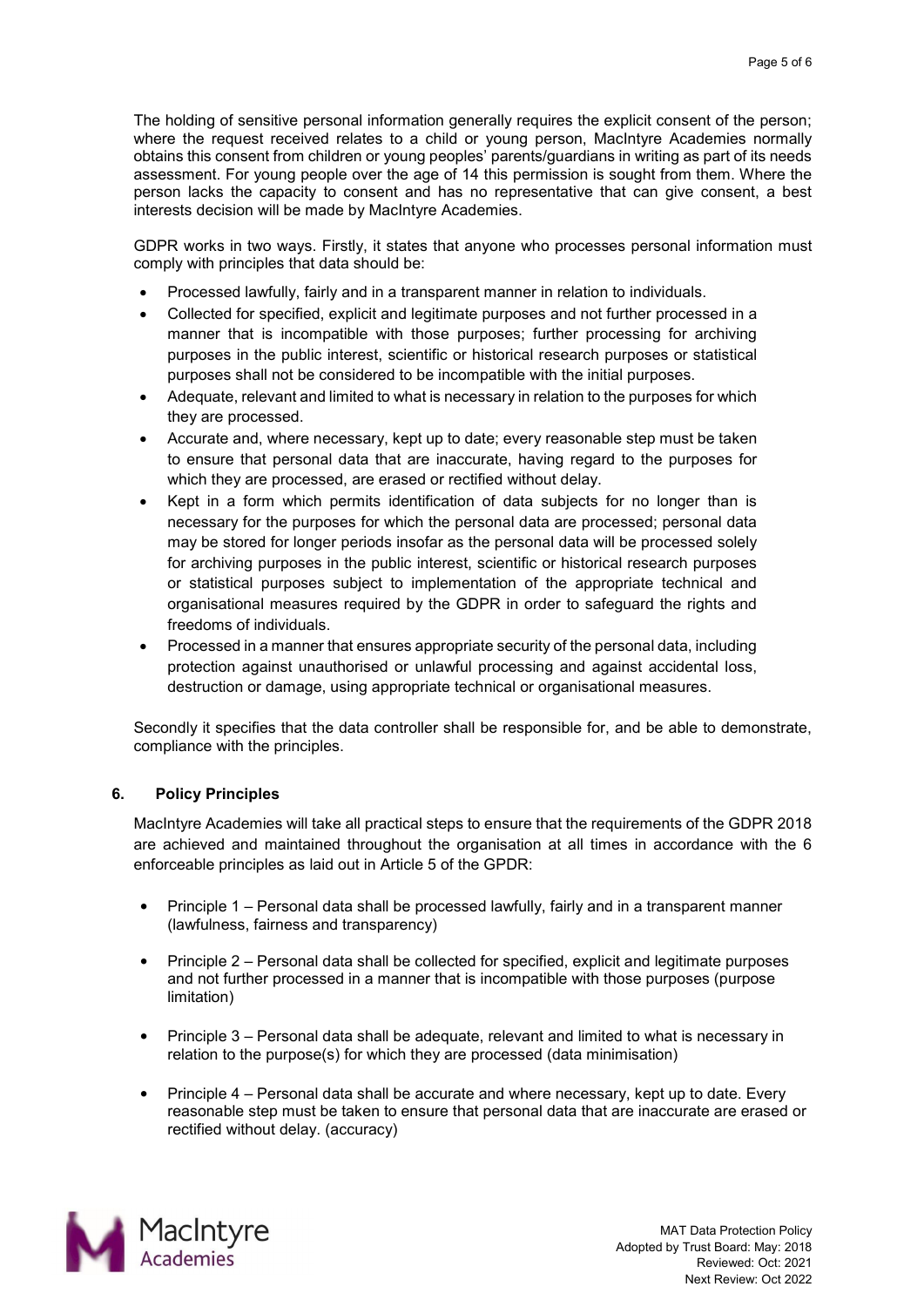- Principle 5 Personal data shall be kept in a form which permits identification of data subjects for no longer than is necessary for the purposes for which the personal data are processed. (storage limitation)
- Principle 6 (the Security Principle) Personal data shall be processed in a manner that ensures appropriate security of the data, including protection against unauthorised or unlawful processing and against accidental loss, destruction or damage to personal data, using appropriate technical or organisational measures.(integrity and confidentiality)

GDPR also includes a  $7<sup>th</sup>$  Principle - the Accountability Principle which requires organisations to take responsibility for what they do with personal data and how they comply with the other principles. In our Trust and in each one of our academies, the responsibility for adherence to the principles lies with all staff.

MacIntyre Academies Trust and its Academies will:

- a) Demonstrate compliance with the GDPR through a range of accountability measures including; Privacy Impact Assessments, Annual Data Audits, Annual Policy Review and the appointment of a dedicated Data Protection Officer.
- b) Publish Privacy Notices informing why data is being collected at the point it is collected, including the legal grounds for collection.
- c) Will seek consent for the processing of personal data.
- d) Create, maintain and publish a Disposal and Retention Schedule setting out retention and disposal dates for common data sets and other information.
- e) Set out procedures to ensure compliance with the duty to respond to requests for access to personal information, known as Subject Access Requests (see section 15)
- f) Ensure that clear and robust safeguards are in place to protect personal information from loss, theft and unauthorised disclosure, irrespective of the format in which it is recorded.
- g) Adopt internal procedures for detecting, reporting and investigating a personal data breach.
- h) Ensure that processes for handling personal information are only available to authorised individuals.
- i) Share information with others only when it is legally appropriate to do so, utilising Information Sharing Agreements in accordance with the ICO's Data Sharing Code of Practice, where necessary.
- j) Share personal data with the police or others for the purpose of crime preventions and detection, the apprehension or prosecution of offenders or for the purpose of legal proceedings, where properly requested.
- k) Ensure our staff are appropriately trained and aware of and understand our policies and procedures.
- I) If the academy carries out automated decision making (including profiling), comply with all the relevant requirements of the GDPR.
- m) Produce an information asset register that contains details of the records it holds.
- n) Check the quality and the accuracy of the information it holds
- o) Ensure all staff are appropriately and regularly trained and aware of and understand the academy policies and procedures.
- p) Disclose personal data where required to do so by law for example, following receipt of a court order.

# <span id="page-5-0"></span>**7. Privacy Impact Assessments**

Privacy Impact Assessments will be carried out when planning new initiatives which involve "high risk" data processing activities i.e. where there is a high risk that an individual's right to privacy may be infringed such as monitoring or processing special categories of personal data, especially

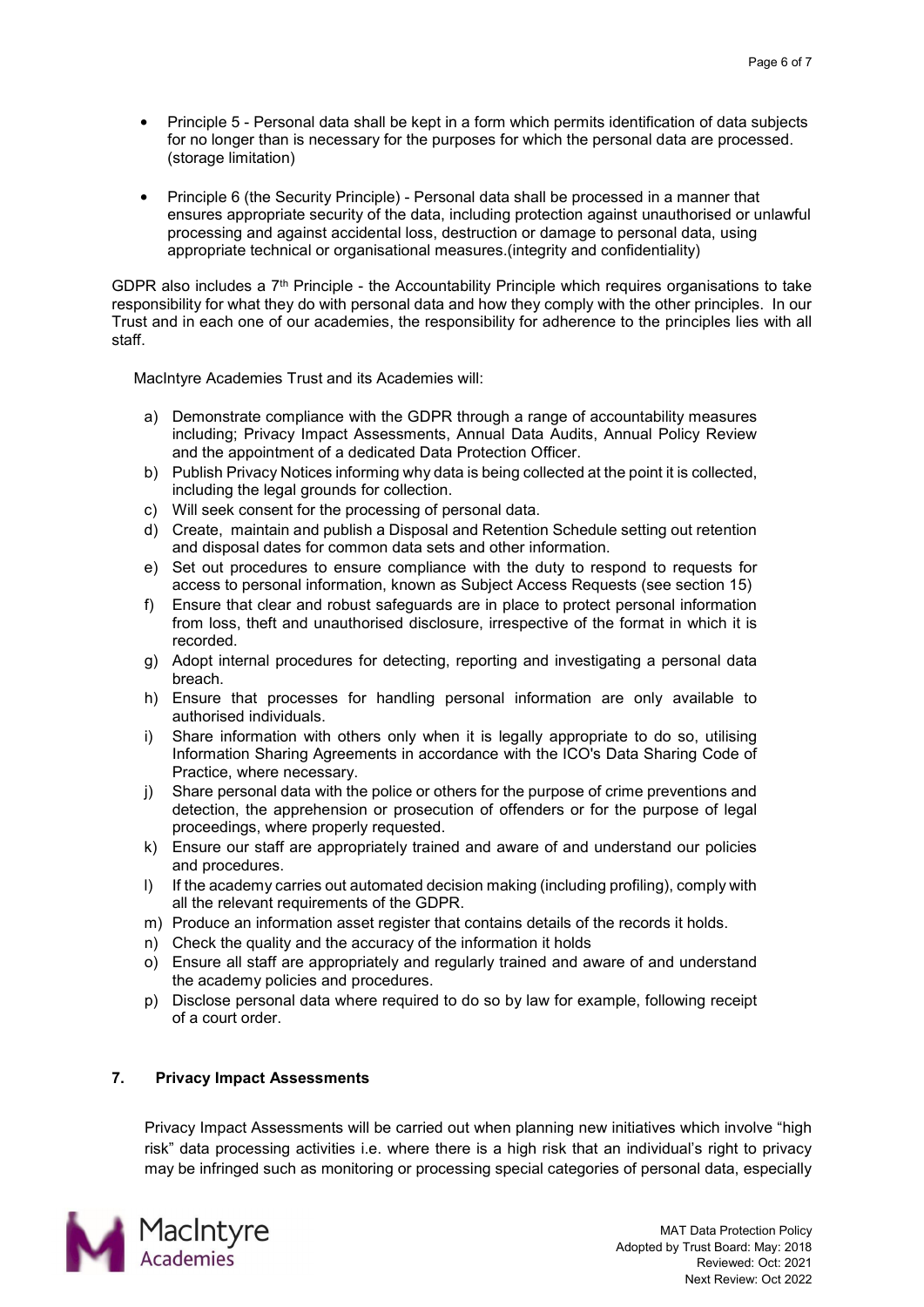if those initiatives involve large numbers of individuals or new technologies. Such Assessments will allow us to identify and fix problems at an early stage.

#### <span id="page-6-0"></span>**8. Data Audits**

Personal data will be reviewed and documented annually through a Data Audit. This audit will map the flow of personal data into and out of the Trust.

The annual audit will check the accuracy of the information held. It will ensure that information is not retained for longer than is necessary, and that when obsolete information is destroyed that it is done so appropriately and securely.

Understanding data and how it is being processed is a key step to ensuring compliance with data protection principles.

#### <span id="page-6-1"></span>**9. Data Protection Policy Review**

Data Protection Policies will be reviewed on an annual basis and published on Academy websites. Policies intended to be read by children will be explained in clear non–technical language and in a way that can be readily understood.

#### <span id="page-6-2"></span>**10. Data Protection Officer**

The role of the DPO involves; advising colleagues and monitoring the school's compliance including via staff training and awareness raising; advising on Privacy Impact Assessments; being the point of contact for supervisory authorities; developing policies and procedures; watching out for publication of relevant guidance and Codes of Practice; monitoring the documentation, notification and communication of data breaches.

In line with the requirements of GDPR DPO's will be an expert in their field and have specific knowledge of their sector, which is maintained through training. DPO's must be able to work "independently of instruction". They will report to the highest level of management within the Trust.

To contact the DPO (DPOiS) – 0203 961 0110 Email to dpois@gdpr.school Or alternatively

Contact the Data protection lead for the trust 01908983027 Data.protection@macintyreacademies.org

# <span id="page-6-3"></span>**11. Privacy Notices**

MacIntyre Academies publishes privacy notices on its website which provide information about processing of personal data for staff, pupils and parents. Privacy Notices must be concise, transparent, intelligible and easily accessible. They must provide information about:

- The Academy and Trust
- Contact details of the DPO
- What personal data is gathered
- The Purpose of processing data and the legal basis for the processing of that data
- Who the personal data is shared with
- Transfers outside EU and how data is protected

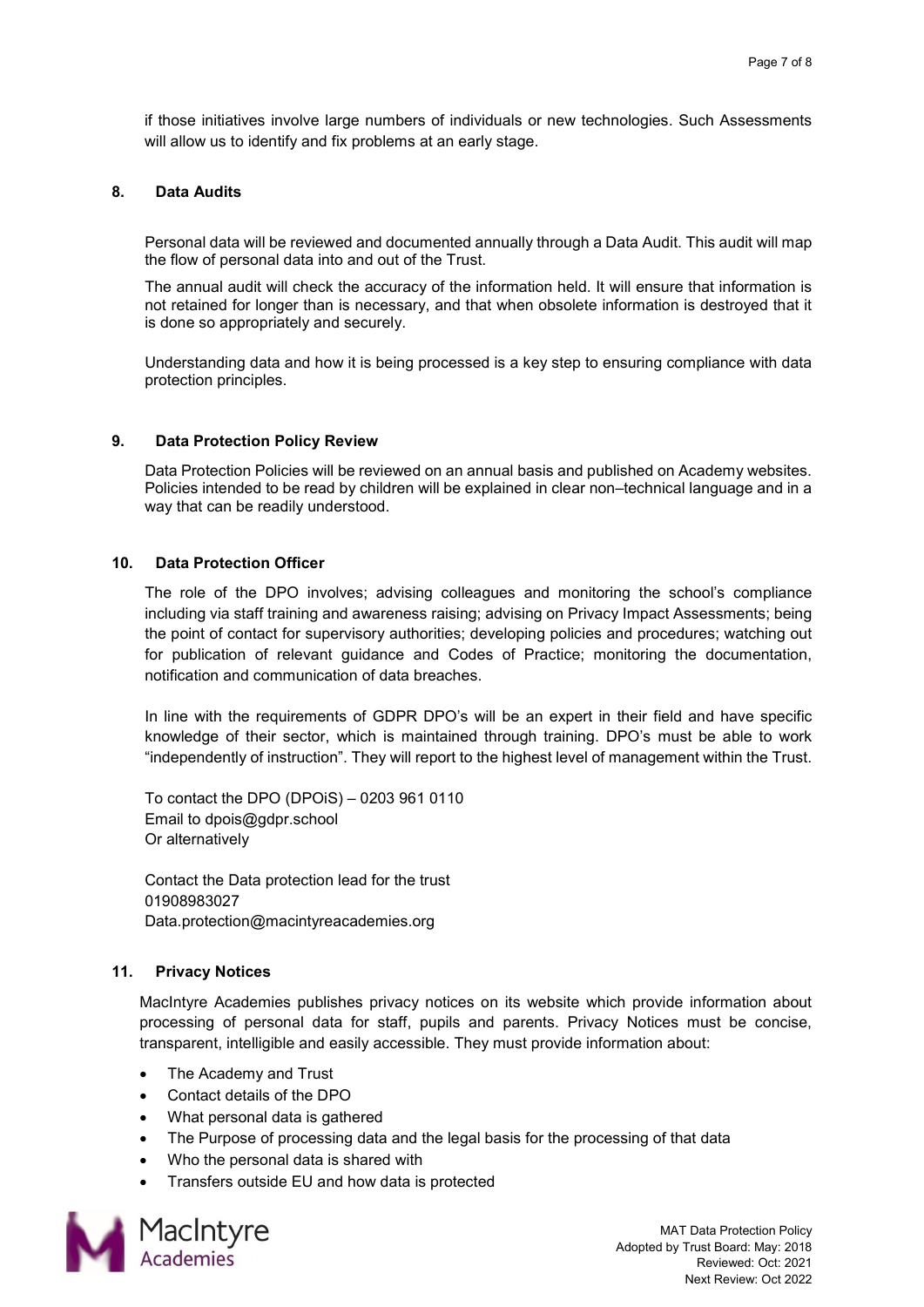- Retention period or criteria used to set this
- Legal rights e.g. the right to withdraw their consent to their data being used
- Right to complain

Privacy notices must be reviewed at regular intervals. Academies must issue an annual privacy notice to all parents, pupils over 18, and employees, before, or as soon as possible after, any personal data relating to them is obtained, and annually thereafter.

# <span id="page-7-0"></span>**12. Lawful basis**

GDPR sets out conditions that must be met for the processing of personal data to be lawful. At least one of these must apply whenever personal data is processed:

- **Consent:** the individual has given clear consent for you to process their personal data for a specific purpose.
- **Contract:** the processing is necessary for a contract you have with the individual, or because they have asked you to take specific steps before entering into a contract.
- **Legal obligation:** the processing is necessary for you to comply with the law (not including contractual obligations).
- **Vital interests:** the processing is necessary to protect someone's life.
- **Public task:** the processing is necessary for you to perform a task in the public interest or for your official functions, and the task or function has a clear basis in law.
- **Legitimate interests:** the processing is necessary for your legitimate interests or the legitimate interests of a third party unless there is a good reason to protect the individual's personal data which overrides those legitimate interests. (This cannot apply if you are a public authority processing data to perform your official tasks.)

The Lawful basis for processing personal data is explained in relevant Privacy Notices.

# <span id="page-7-1"></span>**13. Consent**

Academies and the Trust will seek consent to process some types of personal data that do not fall under other legal categories outlined above.

'Consent' is defined as any freely given, specific, informed indication of the data subject's wishes by which he or she, by a statement, signifies agreement to personal data relating to him or her being processed. Consent must be unambiguous and be a positive indication of agreement. It cannot be inferred from silence, inactivity or pre-ticked boxes.

Consent must be freely given and capable of being withdrawn at any time. It must be as easy for an individual to withdraw their consent as it was to provide it in the first place. Clear explanation must be given to individuals what they are consenting to and of their right to withdraw consent. Separate consents must be obtained for specific processing operations. It must be distinguishable from other matters and not "buried" in wider written agreements.

# <span id="page-7-2"></span>**14. Retention and Security of Personal Data**

MacIntyre Academies will ensure that personal data is stored, transferred and disposed of securely and in accordance with the retention and disposal schedule. We will ensure that appropriate security measures are in place and enforced to keep paper and electronic personal data secure, making certain that only authorised individuals have access to personal data.

Cloud based technologies are utilised; following completion of a data privacy impact assessment prior to implementation, appropriate security measures are in place to secure this data including

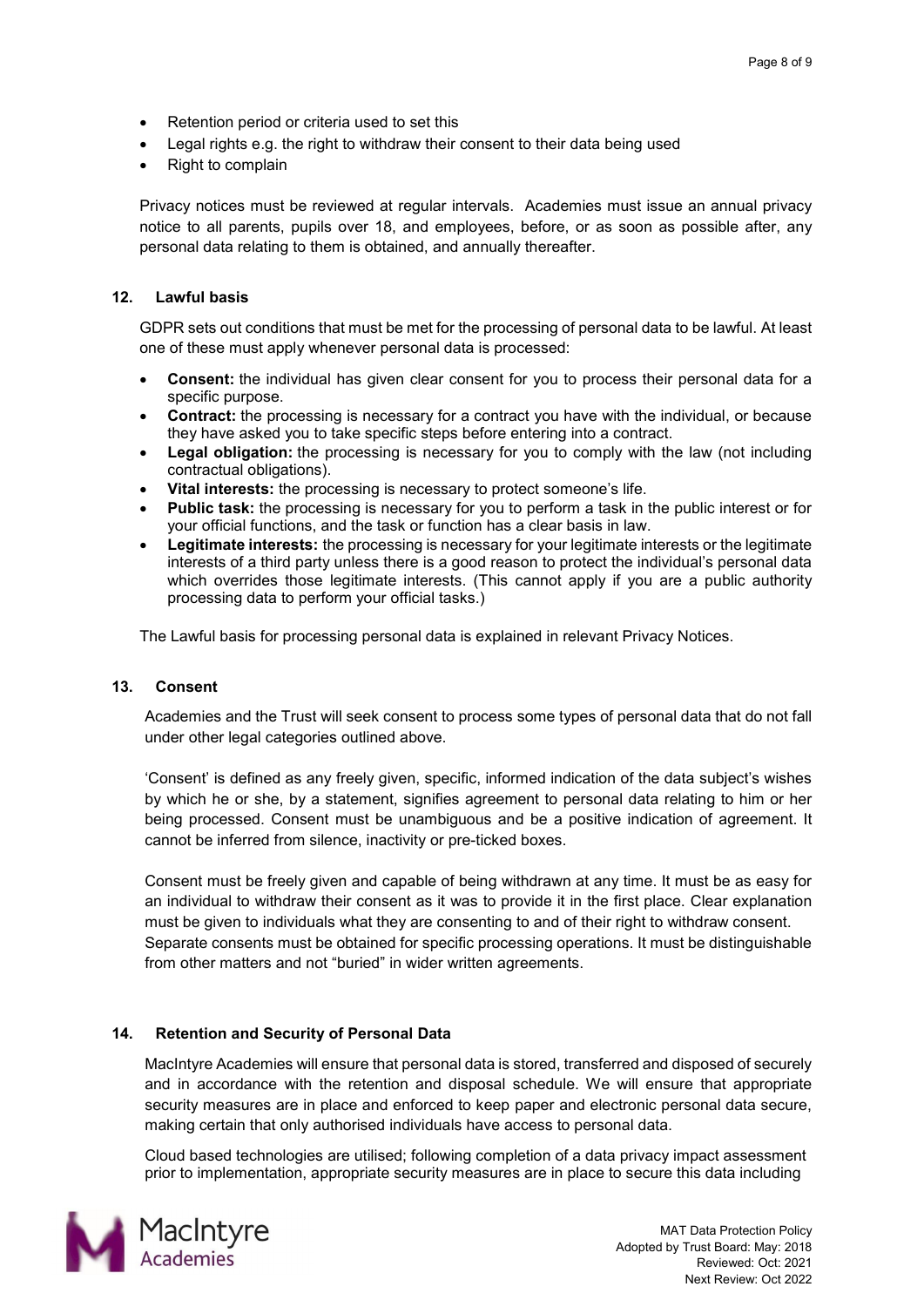files being saved in an encrypted form requiring username and password to log into the service to decrypt the files for access.

Data is retained in accordance with our data retention schedule which is available on our website.

#### <span id="page-8-0"></span>**15. Your rights under GDPR:**

#### <span id="page-8-1"></span>**15.1 The right to be informed**

Individual data subjects have the right to be informed about the collection and use of their personal data. See [section 11 Privacy Notices](#page-6-3)

#### **15.2 The right of access**

<span id="page-8-2"></span>Individual data subjects will have the right to know exactly what information is held about them and how it is processed.

There are two distinct rights of access to information held by schools about children, parents and staff:

- Under the GDPR 2018 any individual has the right to make a request to access the personal information held about them.
- The right of those entitled to have access to curricular and educational records as defined within the Education (Pupil Information) (England) Regulations 2005.

# <span id="page-8-3"></span>**15.2.1 Subject Access Requests (SAR)**

GDPR gives individuals the right to access personal data relating to them processed by a data controller. Requests may be received by employees, current or past, or by pupils or their parents.

A SAR must be made in writing; which can include email and be addressed to the Data Protection Officer for MacIntyre Academies, which is contracted to DPOiS. A SAR request form is available on the staff shared area which covers all the areas required to make a SAR and should be sent out to anyone making a request, the form is not mandatory but is a way for the school to gather all relevant information necessary to complete and subject requests. Any requests received at an Academy should be logged with DPOiS for processing by the Data Protection Lead. Any requests received centrally will be forwarded to the relevant academy to be logged or the Head of Operations if the request relates to a central function. Where the original request does not clearly identify the information required, then further enquiries should be made. Where a request received does not mention the GDPR or SAR, where this meets the criteria this will still be processed as such.

The identity of the requestor will be established before the disclosure of any information is made proof of the relationship with the child (if not known) must also be established as this will verify whether the individual making the request can lawfully exercise that right on behalf of the child. Below are some examples of documents which can be used to establish identity:

- Passport
- **Driving licence**
- Utility bill with current address
- Birth/marriage certificate
- P45/P60
- Credit card or mortgage statement.

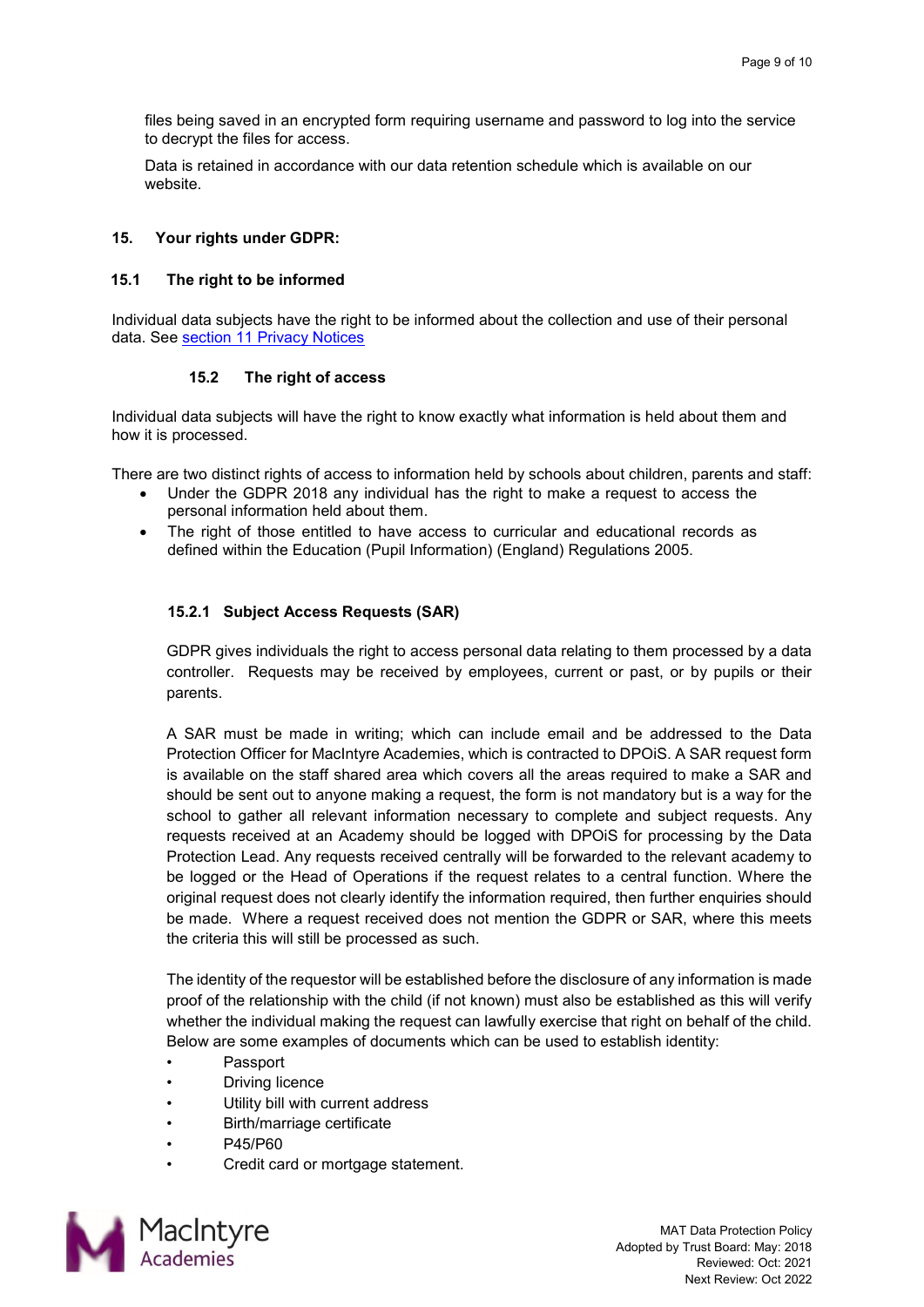All SARs received will be responded to within one month (irrespective of school holiday periods). The month will not commence until after receipt of proof of identity and any necessary clarification of information is sought.

There are some exemptions available under the GDPR, which mean that occasionally personal data will need to be redacted (blacked out/removed) or withheld from the disclosure. All information will be reviewed prior to disclosures to ensure that the intended disclosure complies with MacIntyre Academies' legal obligations.

Where the personal data also relates to another individual who can be identified from the information the information will be redacted to remove the information that identifies the third party. If it is not possible to separate the information relating to the third party from the information relating to the subject of the request, consideration will be given to withholding the information from disclosure. These considerations can be complex and additional advice will be sought where necessary.

Any information which might cause serious harm to the physical or mental health or emotional condition of the child or another person will be withheld along with any information that would reveal that the child is at risk of abuse, or information relating to Court Proceedings.

# <span id="page-9-0"></span>**15.2.2 Requests from Pupils**

Children can exercise their rights under the GDPR once they are sufficiently mature. The right can be exercised by a person with parental responsibility on behalf of their child if the child is not able to understand the process or has not reached sufficient maturity.

For the purposes of a SAR, MacIntyre Academies will apply the full legal definition of 'parental responsibility' when determining who can access a child's personal data. Proof of the relationship with the child must also be established as this will verify whether the individual making the request can lawfully exercise that right on behalf of the child.

The ability of young people to understand and exercise their rights is likely to develop or become more sophisticated as they get older. It is widely accepted that children of primary school age do not have the maturity to understand or exercise their own rights; and in accordance with guidance from the Information Commissioners Officer [\(https://ico.org.uk/for](https://ico.org.uk/for-organisations/guide-to-data-protection/principle-6-rights/subject-access-request/)[organisations/guide-to-data-protection/principle-6-rights/subject-access-request/\)](https://ico.org.uk/for-organisations/guide-to-data-protection/principle-6-rights/subject-access-request/) indicate as a general guide, a child of 12 or older is expected to be mature enough to understand the request they are making.

A child may, of course, be mature enough at an earlier age or may lack sufficient maturity until a later age, and so requests received by MacIntyre Academies for data relating to a child/young person will be considered on a case by case basis considering the circumstances surrounding the case and the child.

Where a SAR is received by a person with parental responsibility on behalf of a child over the age of 12 and MacIntyre Academies considers the child is mature enough to understand their rights, MacIntyre Academies will seek permission from the child for information to be given to the parent before it's disclosed. MacIntyre Academies, will, where appropriate, discuss the request with this child in question to ensure they understand rather than relying on a signature. A child with competency can refuse to consent to a request for their personal information made

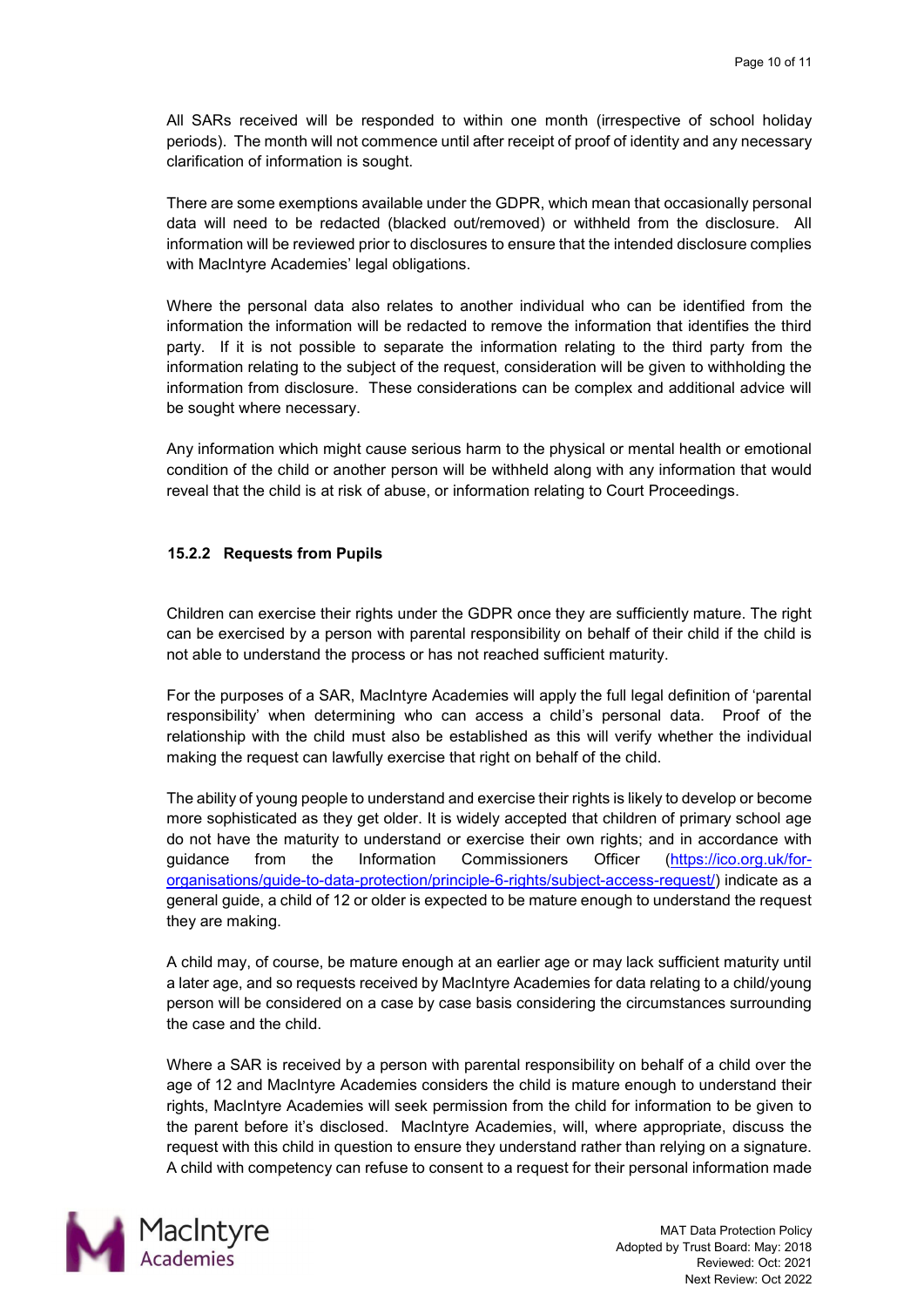under the Data Protection Act. This position differs when the request is for access to the Education Record of their child (see below for more detail).

#### <span id="page-10-0"></span>**15.2.3 Request for Access to a curricular and education record as defined within the Education (Pupil Information) (England) Regulations 2005.**

A parent may make a request to access information contained within their child's education record, regardless of whether the child agrees to the disclosure of information to them. The right of access belongs to the parent in these cases. It is not a right being exercised by the parent on behalf of the child.

For the purpose of responding to an Educational Records request, the Academy will apply the definition of 'parent' contained within the Education Act 1996.

An "educational record" means<sub>1</sub> any record of information which-

*(a) Is processed by or on behalf of the governing body of, or a teacher at, any school maintained by a local education authority and any special school which is not so maintained.* 

*(b) Relates to any person who is or has been a pupil at any such school; and* 

*(c) Originated from or was supplied by or on behalf of the persons specified in paragraph (3)* 

Other than information which is processed by a teacher solely for the teacher's own use. The amount that can be charged for a copy of information contained in an education record will depend upon the number of pages provided. The charge made will be in accordance with the Schedule to the Data Protection (subject access) (Fees and Miscellaneous Provisions) Regulations 2000.

No charge will be made to view the education record.

The response time for requests made under the Education (Pupil Information) (England) Regulations 2005 is 15 school days (this does not include half terms or teacher training days).

An exemption from the obligation to comply with the request will be claimed where the disclosure of the information to the parent may cause serious harm to the physical or mental or emotional condition of the child or another person or if the disclosure of the information would reveal that the child is at risk of abuse.

# <span id="page-10-1"></span>**15.3 The right to rectification**

GDPR includes the right for individuals to have inaccurate personal data rectified or completed if incomplete. Requests should be made in writing to the Trust Data Protection Lead who will liaise with DPOiS and respond within 30 days of receipt. Where any requests are received verbally, they will be asked to complete these in writing. Upon receipt of the request the Trust Data Protection Lead will liaise with DPOiS to investigate whether the data held in question is accurate. During this time, access to data which is being contested will be restricted, wherever possible. A note will be placed on the system/file that the information is being reviewed for accuracy. If data is found to be accurate, the individual will be informed that this will not be amended and will be notified of their right of complaint to the ICO. The file note will be updated to include that the data has been reviewed for accuracy. There may be some exemptions to the right to request rectification such as where these are manifestly unfounded; or excessive. Each request will be considered on a case by case basis and in line with guidance from the ICO. Requests for rectification will be added to the MAT Record of Requests Log.

#### <span id="page-10-2"></span>**15.4 The right to erasure**

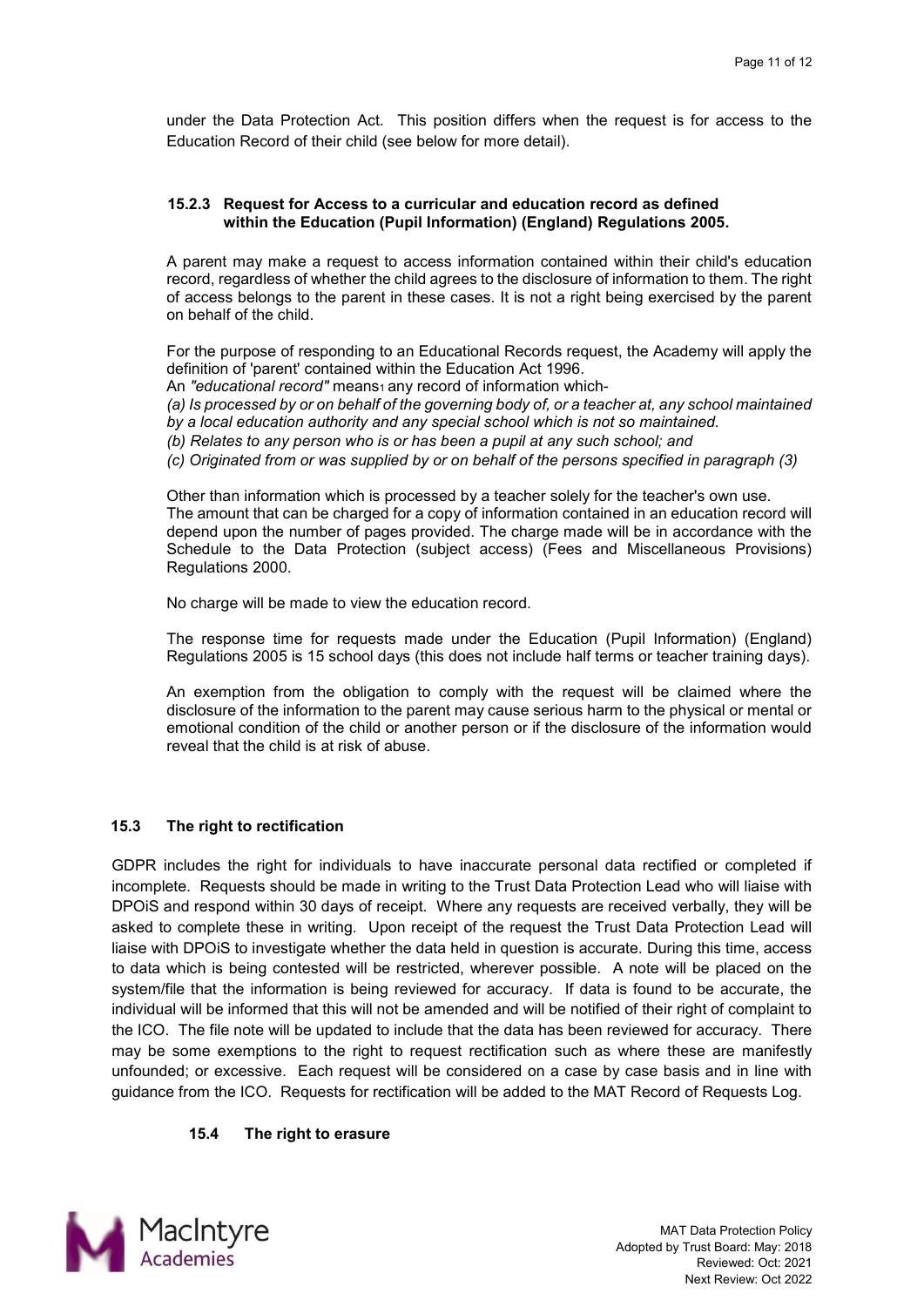Individuals have the right to request that personal data is erased; sometimes termed 'the right to be forgotten.' Requests should be made in writing to the Trust Data Protection Lead who will liaise with DPOiS and respond within 30 days of receipt. Where any requests are received verbally, they will be asked to complete these in writing. Upon receipt of the request the Trust Data Protection Lead will liaise with DPOiS to investigate whether the request meets the criteria to be considered for erasure; i.e. if the holding of data is no longer necessary; where the legal reason for holding such data is explicit consent and the consent is withdrawn, where the data is held for purposes of direct marketing or where the data is being processed unlawfully. Where the data is erased from MacIntyre Academies' systems/records; reasonable attempts will also be made to inform other organisations who may hold this data, as disclosed by MacIntyre Academies. There may be some further exemptions to the right to request rectification such as where these are manifestly unfounded; or excessive. Each request will be considered on a case by case basis and in line with guidance from the ICO. Requests for erasure will be added to the MAT Record of Requests Log.

# **15.5 The right to restrict processing**

<span id="page-11-1"></span><span id="page-11-0"></span>Right to restrict processing gives individuals the right to limit the way an organization uses their personal data, instead of requesting erasure

# **15.6 The right to data portability**

The individual shall have the right to receive the personal data concerning them, which they have provided to a controller, in a structured, commonly used and machine-readable format and have the right to transmit those data to another controller without hindrance.

# **15.7 The right to object**

<span id="page-11-3"></span><span id="page-11-2"></span>The GDPR gives individuals the right to object to the processing of their personal data in certain circumstances. Individuals have an absolute right to stop their data being used for direct marketing.

# **15.8 Rights in relation to automated decision making and profiling.**

The UK GDPR has provisions on:

- automated individual decision-making (making a decision solely by automated means without any human involvement); and
- profiling (automated processing of personal data to evaluate certain things about an individual). Profiling can be part of an automated decision-making process.

The UK GDPR applies to all automated individual decision-making and profiling. If the Trust or an academy carries out automated decision making (including profiling), it must comply with all the relevant requirements of the GDPR.

# <span id="page-11-4"></span>**16. Transfers to Third Parties**

Requests for data received from third parties, which are not a legal requirement, such as mortgage companies asking for salary information will be logged as a request on the MAT Record of Information Request Log by the relevant SBM and an overview of responses made. Prior to any information being provided, MacIntyre Academies will seek to verify that consent has been provided by the individual.

# <span id="page-11-5"></span>**17. Third Party Suppliers**

MacIntyre Academies will ensure that any third parties which process data on its behalf ('data processors') meet the requirements set out in article 28 of the GDPR. Supplier contracts where the trust

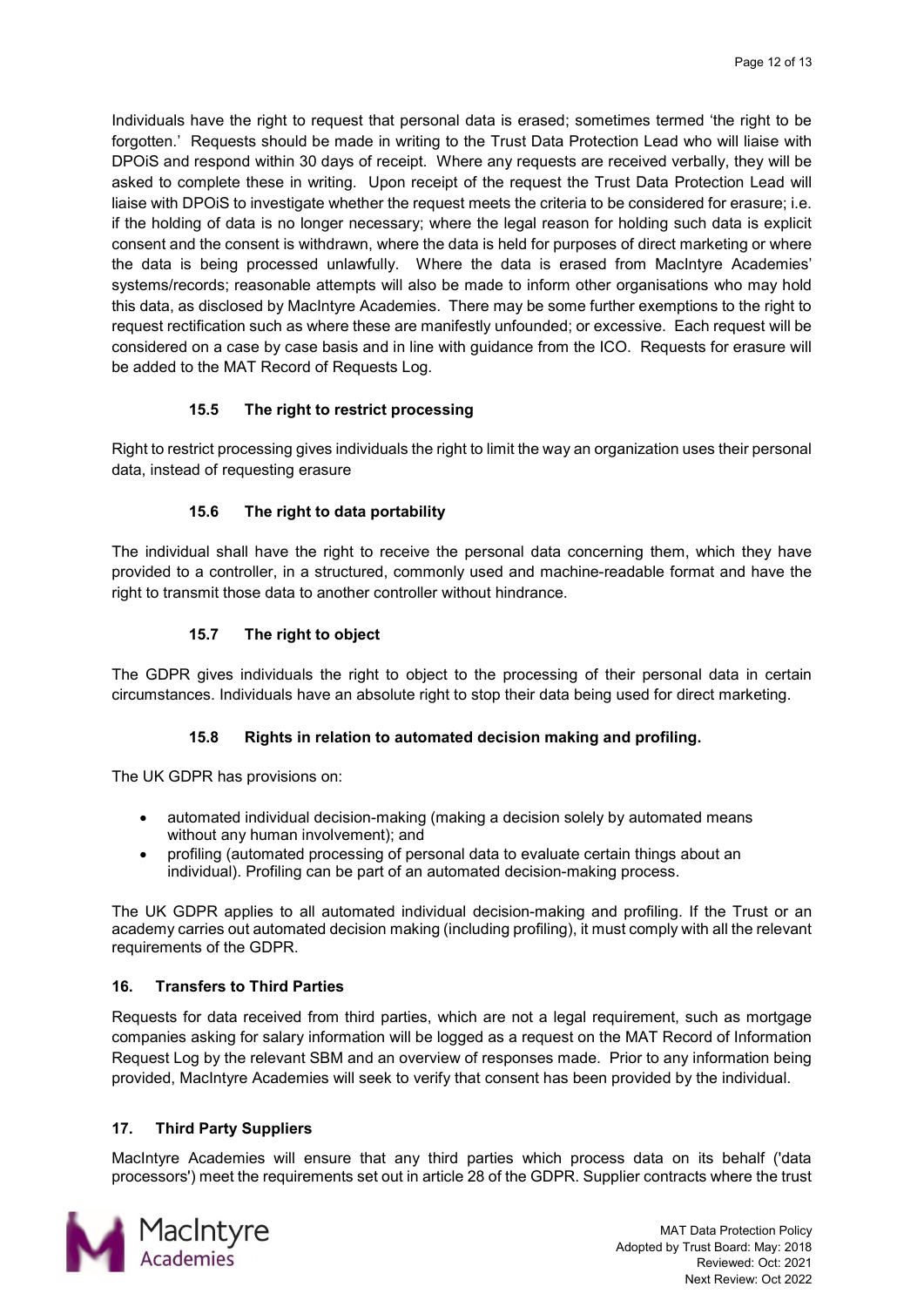passes data to them, and they receive and store it, such as insurers, payroll and curriculum enrichment providers, are data processors. The Trust Data Protection Lead is responsible for ensuring that these are compliant with the GDPR and uses GDPRiS to achieve this.

At each Academy the School Business Manager will ensure that all such existing or new third party suppliers are compliant with data clauses as detailed in paragraph 3 of article 28. A check list taken from this section of the GDPR is included in Appendix 1.

# <span id="page-12-0"></span>**18. Personal Data Breaches**

The document MAT Personal Data Breach Procedures (link will be inserted) contains more detail. The following bullet points are key points for quick reference.

- $\triangleright$  All data breaches or suspected data breaches must be logged electronically on the GDPRis system. Refer to the MAT Personal Data Breach Procedures.
- $\triangleright$  In assessing how serious a data breach is the Data Protection Lead and DPO will consider how much the released data is likely to put the individual's rights and freedoms at risk. If the risk is likely the breach must be reported to the ICO, if the risk is unlikely the breach will not be reportable to the ICO.
- $\triangleright$  All reportable breaches must also be communicated also to the Group Director.

# <span id="page-12-1"></span>**19. Staff Data Protection Training**

MacIntyre Academies Trust will take organisational steps to keep personal data secure, and the deployment of staff data protection training is key to reducing the likelihood of data losses. Academies will ensure that new starters will receive data protection training, proportionate to their role, before they have access to personal data and existing staff will receive regular and refresher training.

# <span id="page-12-2"></span>**20. CCTV**

Images and audio recordings of identifiable individuals captured by Closed Circuit Television amount to personal data relating to that individual and will be subject to the same provisions and safeguards afforded by the GDPR as other types of recorded information.

Academies may use CCTV for the following purposes:

- To protect the Academy buildings and assets
- To support the safeguarding and well-being of staff, children and visitors
- To reduce the fear of crime
- To support the Police in order to deter and detect and to apprehend and prosecute offenders
- To help protect members of the public and private property.

Academies will ensure that any use of CCTV is necessary and proportionate, and will ensure that regular reviews of the use of CCTV within the Academy take place.

MacIntyre Academies will ensure that any use of CCTV is included in its notification to the ICO.

The Academy's use of CCTV will comply with the Information Commissioner's Office CCTV Code of Practice<https://ico.org.uk/for-organisations/guide-to-data-protection/cctv/>

The Academy will ensure that clear notices are in place identifying when an individual is entering an area that is monitored by CCTV. The notice will identify the Academy as the responsible data controller and will state the purpose for which the recording is taking place.

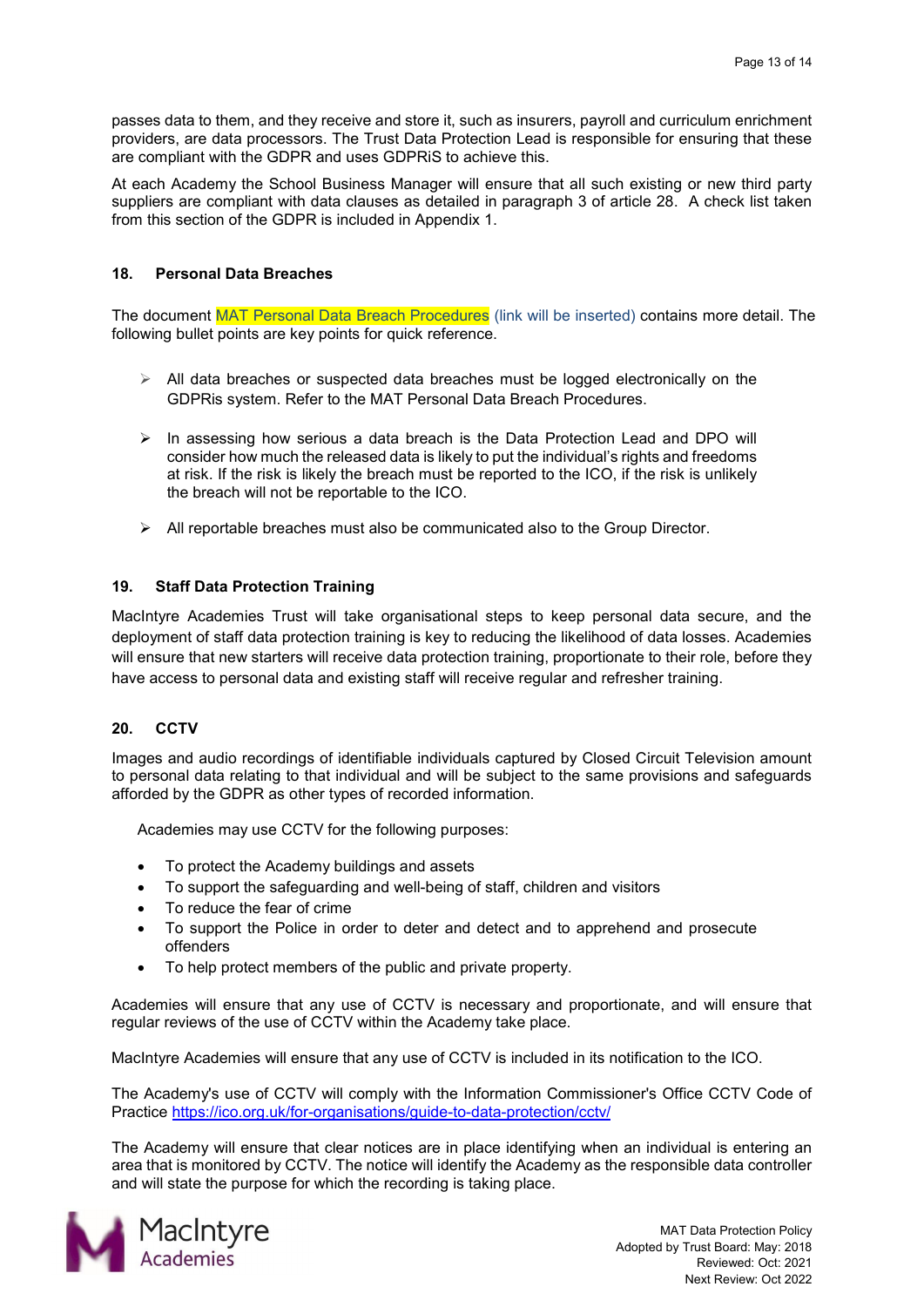The Academy will not operate audio recording as part of the CCTV without seeking additional advice. The Academy will not operate CCTV in any areas of the premises where individuals would have a legitimate expectation of personal privacy, such as toilets or changing rooms.

The Academy will ensure that CCTV recordings are kept securely and that access to them is restricted to those staff who operate the system or make decisions relating to how the images should be used.

Please refer to the local academy CCTV Policy, published on individual websites.

#### <span id="page-13-0"></span>**21. Photographs and Electronic Images**

Further information in relation to the use of photographs/videos that contain images of children can be found in MacIntyre Academies' Acceptable Use of ICT Policy which all employees sign up to and within Safeguarding Policies. Each school has a policy that provide the Academy's position regarding parents photographing and filming children at Academy events and the use of images of children by the Academy in any publicity material, its website, in newspapers and in outside agency publications.

#### <span id="page-13-1"></span>**22. Biometric Data**

If an Academy uses or intends to use biometric data (such as fingerprint technology) a separate, detailed notice will be sent to all children and parents explaining the intended use and providing parents with options for alternative systems if they wish their child to opt out. The Academy will obtain the written consent of at least one parent before taking and using and biometric data from a children.

#### <span id="page-13-2"></span>**23. Breaches of this Policy**

All breaches of confidentiality and information security, actual or suspected, will be reported and investigated under MacIntyre Academies' Disciplinary Policy and Procedure. In accordance with the Disciplinary Policy, serious breaches of the Data Protection Policy will normally be regarded as gross misconduct.

An employee's conduct and/or actions may also be unlawful or illegal and they may be personally liable. MacIntyre Academies reserves the right to report any illegal violations to the appropriate authorities

#### <span id="page-13-3"></span>**24. Complaints**

We take any complaints about how we collect and use your personal data very seriously, so please let us know if you think we've done something wrong. You can [make a complaint](https://www.macintyreacademies.org/page/?title=Making+a+Complaint&pid=13) at any time by contacting our [data protection officer](javascript:mt() (see section 10 for contact details).

You can also complain to the Information Commissioner's Office in one of the following ways:

- Report a concern online at <https://ico.org.uk/concerns/>
- Call 0303 123 1113
- Or write to: Information Commissioner's Office, Wycliffe House, Water Lane, Wilmslow, Cheshire, SK9 5AF

#### **Historic updates table:**

Version Number Purpose/ Change **Responsibility** Date

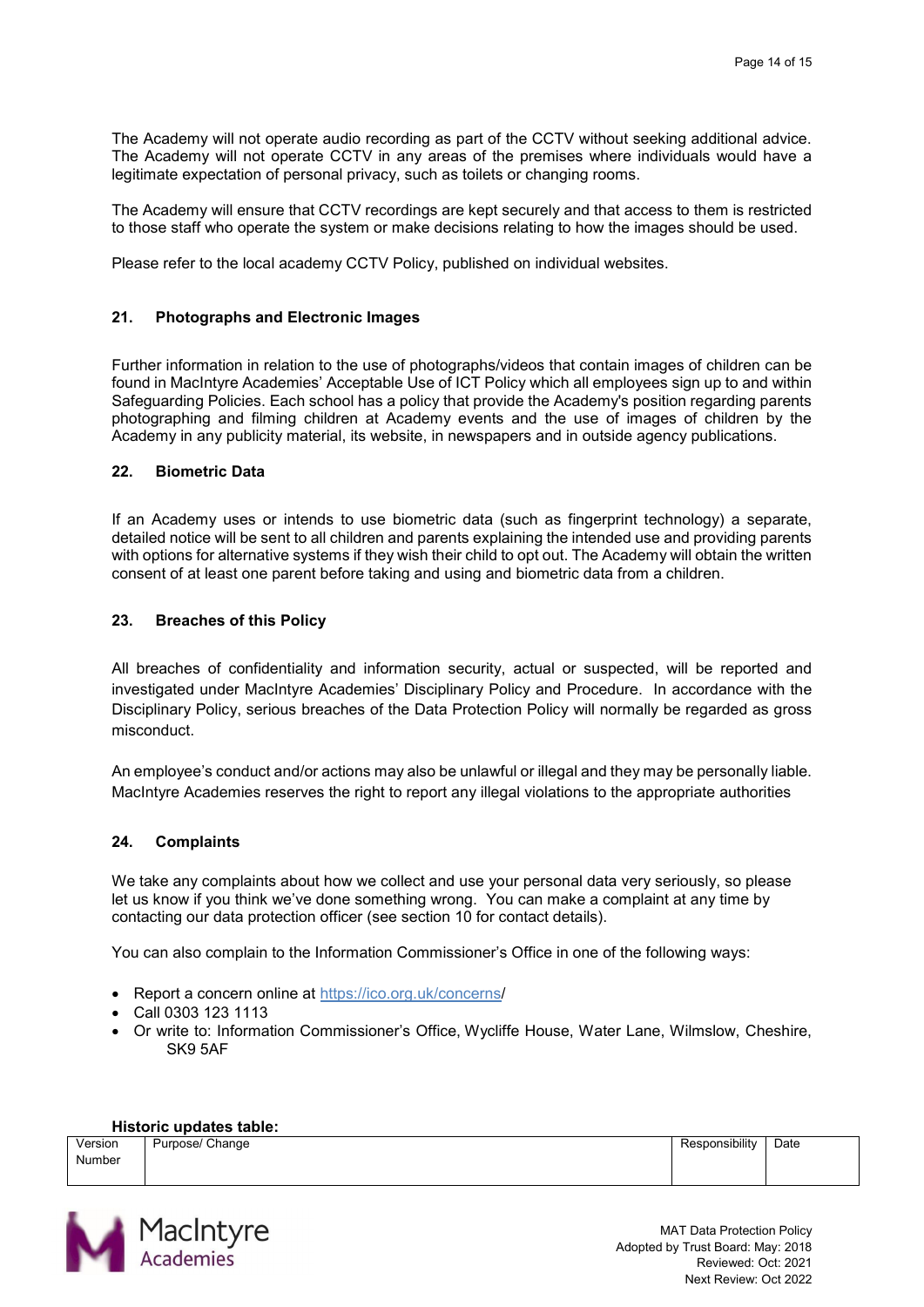| V <sub>2</sub> | Change of title to Trust Finance Officer to Trust Business Manager.<br>Change of title for Chief Operating Officer to Chief Executive Officer.<br>Adding in telephone number, email, name of DPO in section 10<br>The School Business Manager is responsible for ensuring the compliance of third-party<br>suppliers where they are data processors (section 16) | <b>CEO</b> | $5th$ June 2019                  |
|----------------|------------------------------------------------------------------------------------------------------------------------------------------------------------------------------------------------------------------------------------------------------------------------------------------------------------------------------------------------------------------|------------|----------------------------------|
| V <sub>3</sub> | Change of name of DPO from Helen Coombs to Jo Godding                                                                                                                                                                                                                                                                                                            | <b>CEO</b> | 17 <sup>th</sup> October<br>2019 |
| V <sub>4</sub> | Section 16 - Requests for Rectification added. Section 17 added – Requests for Erasure.<br>Section 18 added – Transfers to Third Parties added. Renumbering of previous sections 16<br>onwards.<br>Section 23 - CCTV – now includes reference to local policy on school websites.                                                                                | <b>CEO</b> | 9 <sup>th</sup> January<br>2020  |
|                | Section 26 - complaints procedure included                                                                                                                                                                                                                                                                                                                       |            |                                  |
| V <sub>5</sub> | Section 3 - Change to DPO from Trust Business Manager to DPOiS and review of<br>responsibilities - TBM now works in conjunction with DPOIS                                                                                                                                                                                                                       | CEO        | 30 <sup>th</sup> April<br>2020   |
|                | Section 15.1 - Change to procedure for logging SAR - now online using GDPRiS                                                                                                                                                                                                                                                                                     |            |                                  |
|                | Section 16 - change to contact procedures - via DPOiS                                                                                                                                                                                                                                                                                                            |            |                                  |
|                | Section 17 – change to contact procedures – via DPOiS                                                                                                                                                                                                                                                                                                            |            |                                  |
|                | Section 20 – change to procedures – online GDPRIS                                                                                                                                                                                                                                                                                                                |            |                                  |

*(for most recent updates see front cover)*